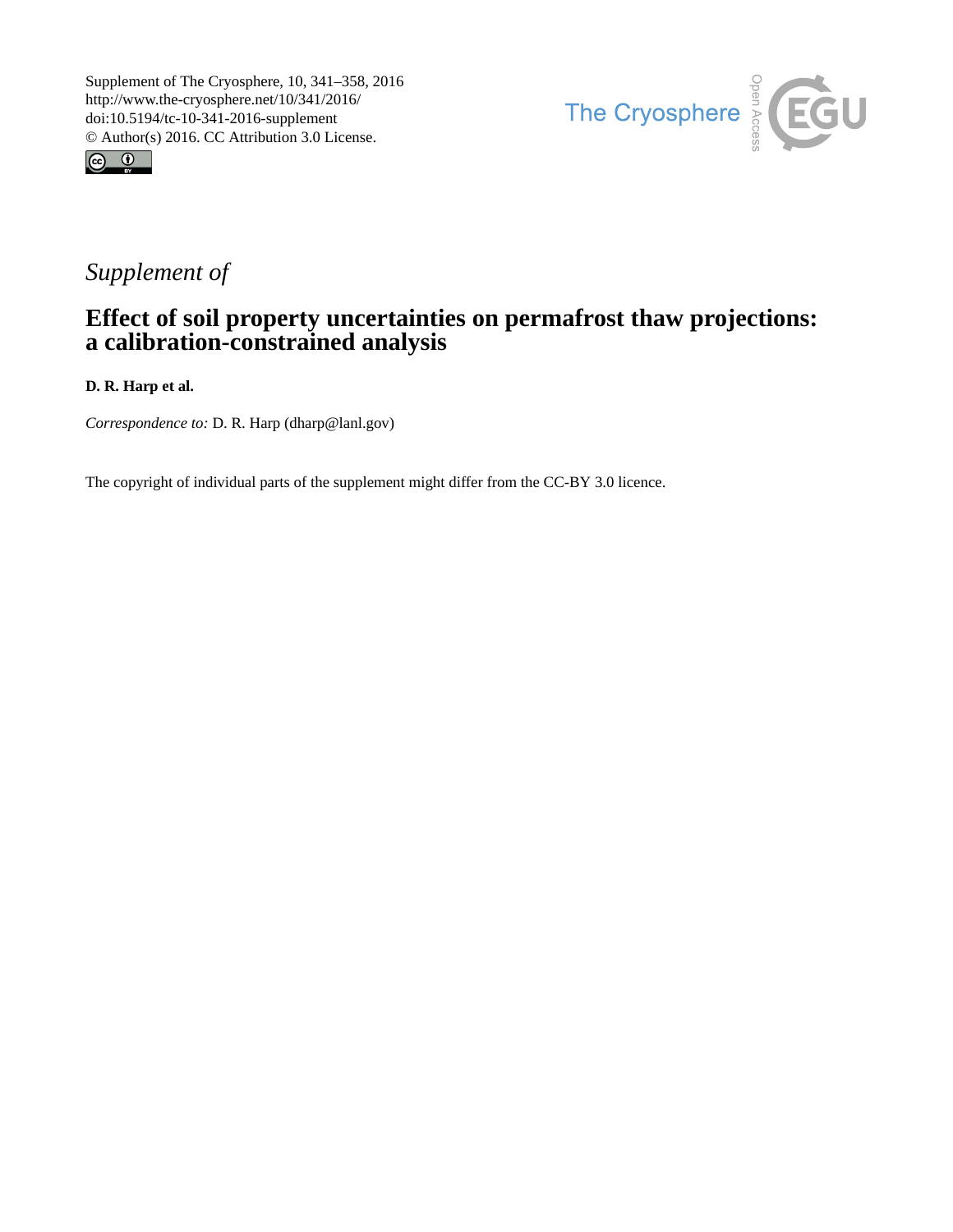

Figure S1: Evaluation of mesh discretization showing (a) temperature and (b) liquid saturation profiles. The profiles are from the ensemble member with the deepest simulated active layer in year 2100 (∼1.3 m deep), i.e., the ensemble member that will be most effected by mesh discretization. The ensemble member is run with a 10 cm (green boxes) and 5 cm cell (blue circles) spacing from 0.92 m to 5.92 m. The insets allow visual inspection of the mesh spacings denoted by the symbols (boxs and circles). The small differences between the two cases for this worst case scenario indicate that the 10 cm spacing used in this research is adequate.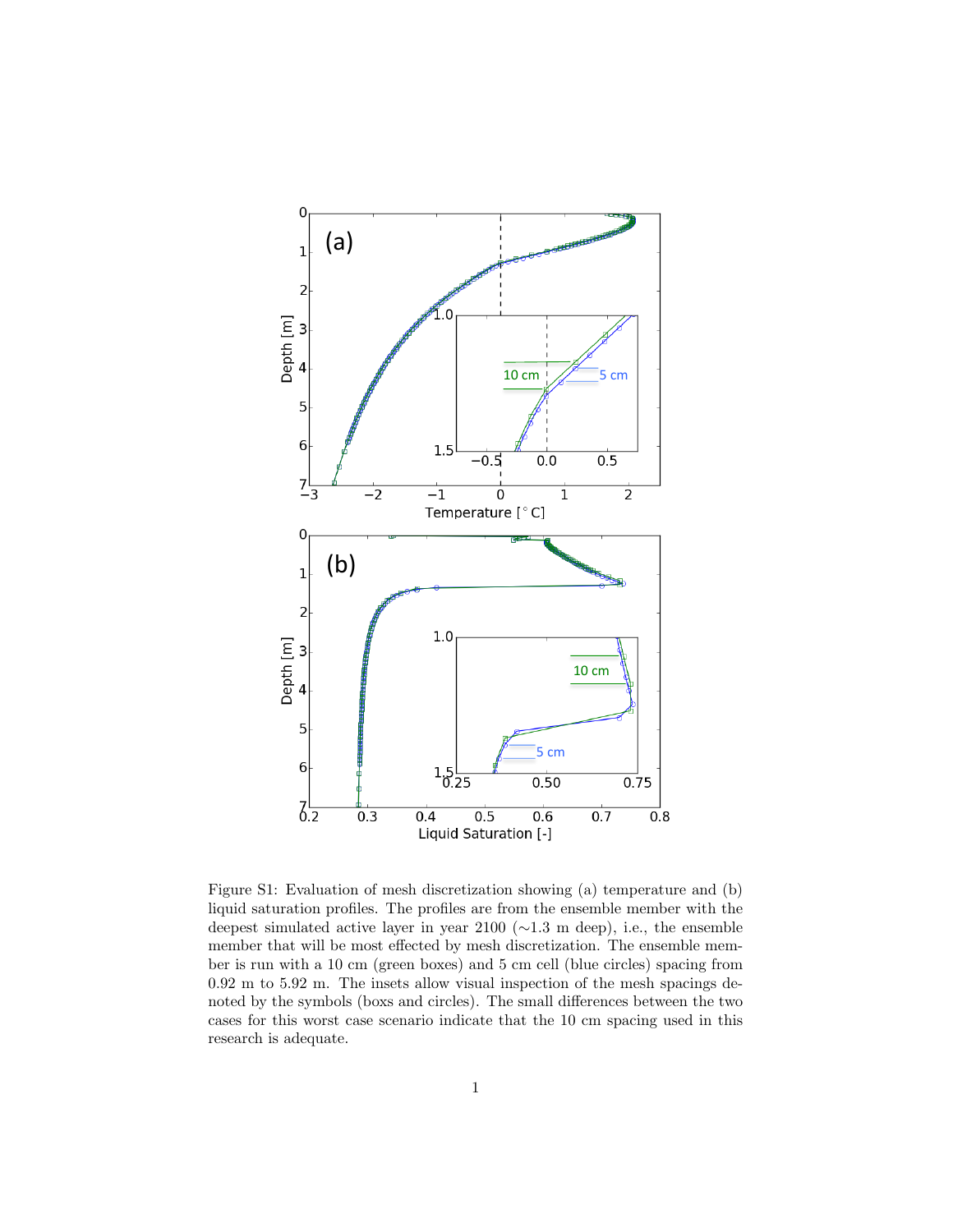

Figure S2: Calibration-constrained ensemble convergence analysis based on the ratio of measured temperatures from the BEO within the 95% confidence band for ensemble simulated temperatures. The relatively flat lines after around 800 ensemble members indicate convergence of the ensemble.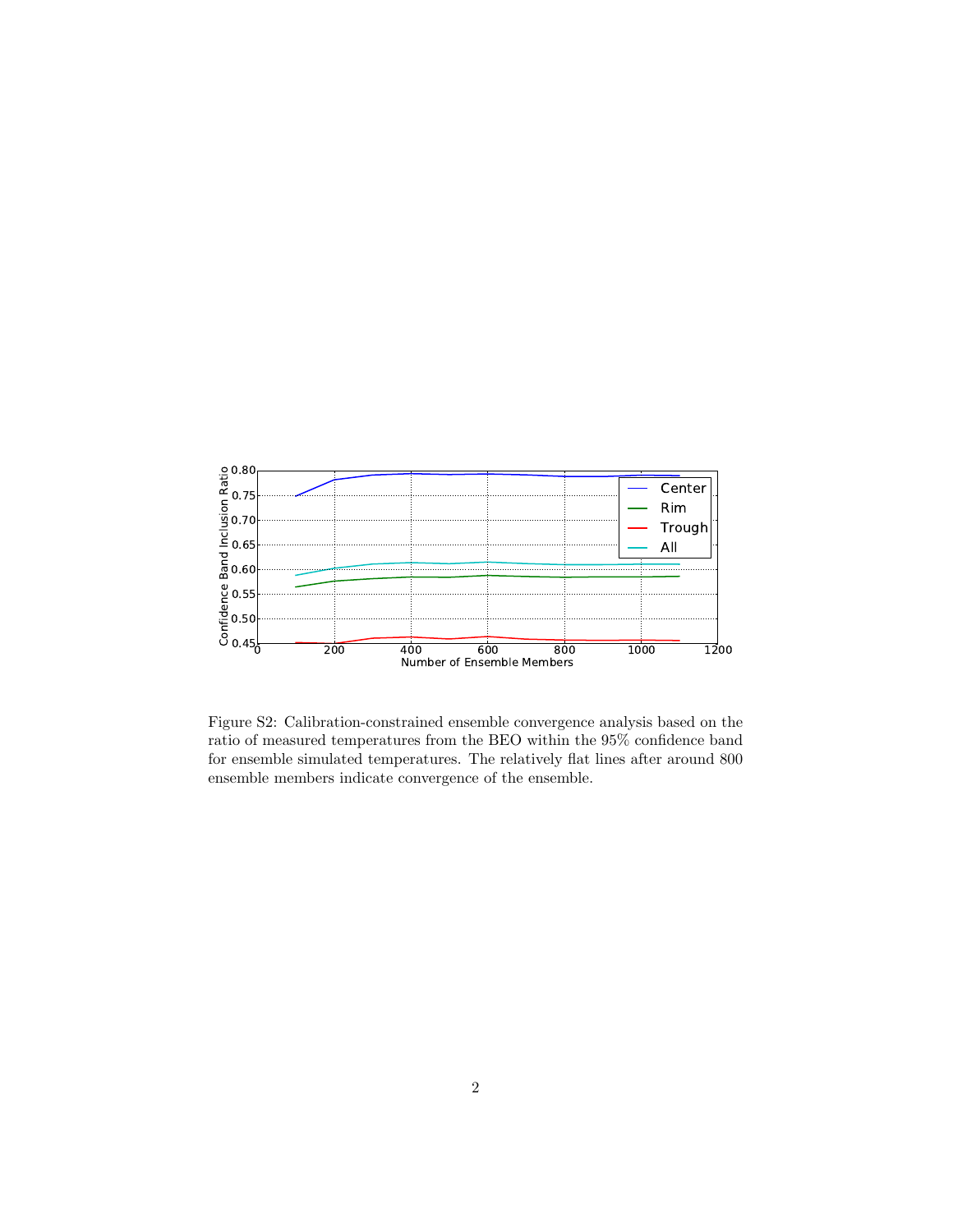

Figure S3: Time-series of temperature at specific depths for the polygonal center. Calendar year 2013 measured values from the BEO used as calibration targets are shown as a red line, the mean of the NSMC sample as a blue line, and the 95% confidence band is the shaded light blue region. Calendar year 2014 measured values from the BEO used as evaluation data for the 2013 calibration are shown as a black line. The gray line represents the 2014 simulated temperatures.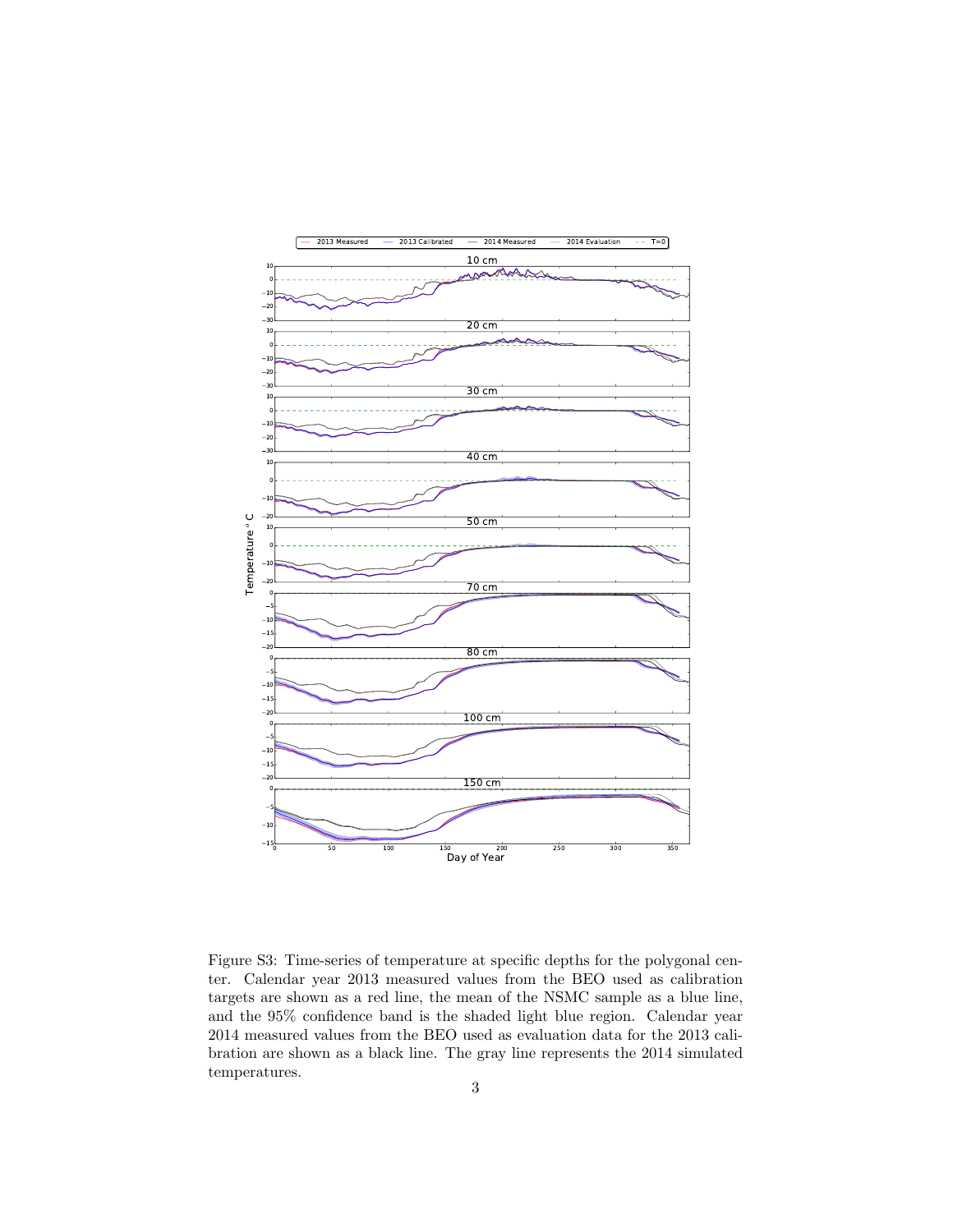

Figure S4: Time-series of temperature at specific depths for the polygonal rim. Calendar year 2013 measured values from the BEO used as calibration targets are shown as a red line, the mean of the NSMC sample as a blue line, and the 95% confidence band is the shaded light blue region. Calendar year 2014 measured values from the BEO used as evaluation data for the 2013 calibration are shown as a black line. The gray line represents the 2014 simulated temperatures.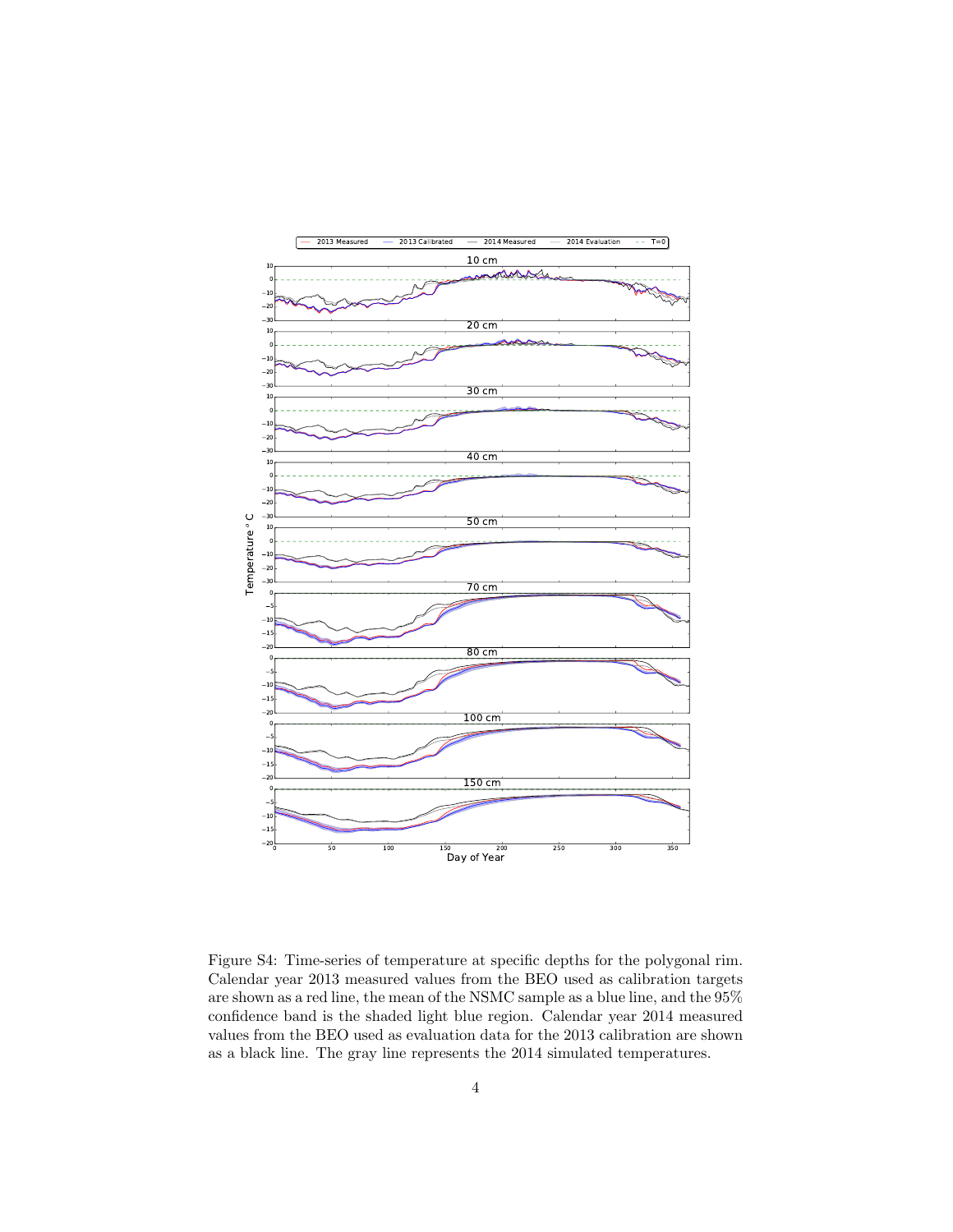

Figure S5: Time-series of temperature at specific depths for the polygonal trough. Calendar year 2013 measured values from the BEO used as calibration targets are shown as a red line, the mean of the NSMC sample as a blue line, and the 95% confidence band is the shaded light blue region. Calendar year 2014 measured values from the BEO used as evaluation data for the 2013 calibration are shown as a black line. The gray line represents the 2014 simulated temperatures.